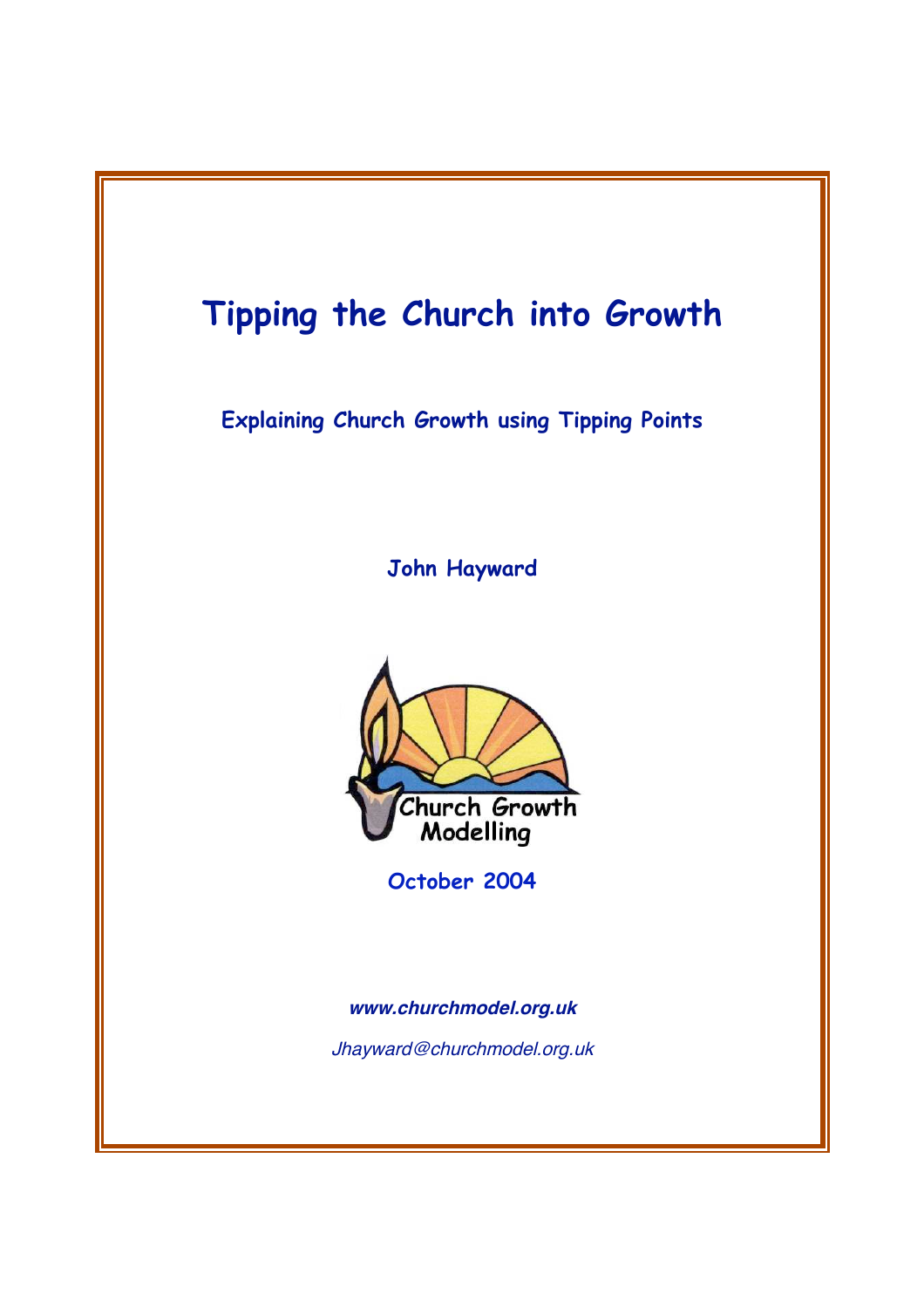# **Contents**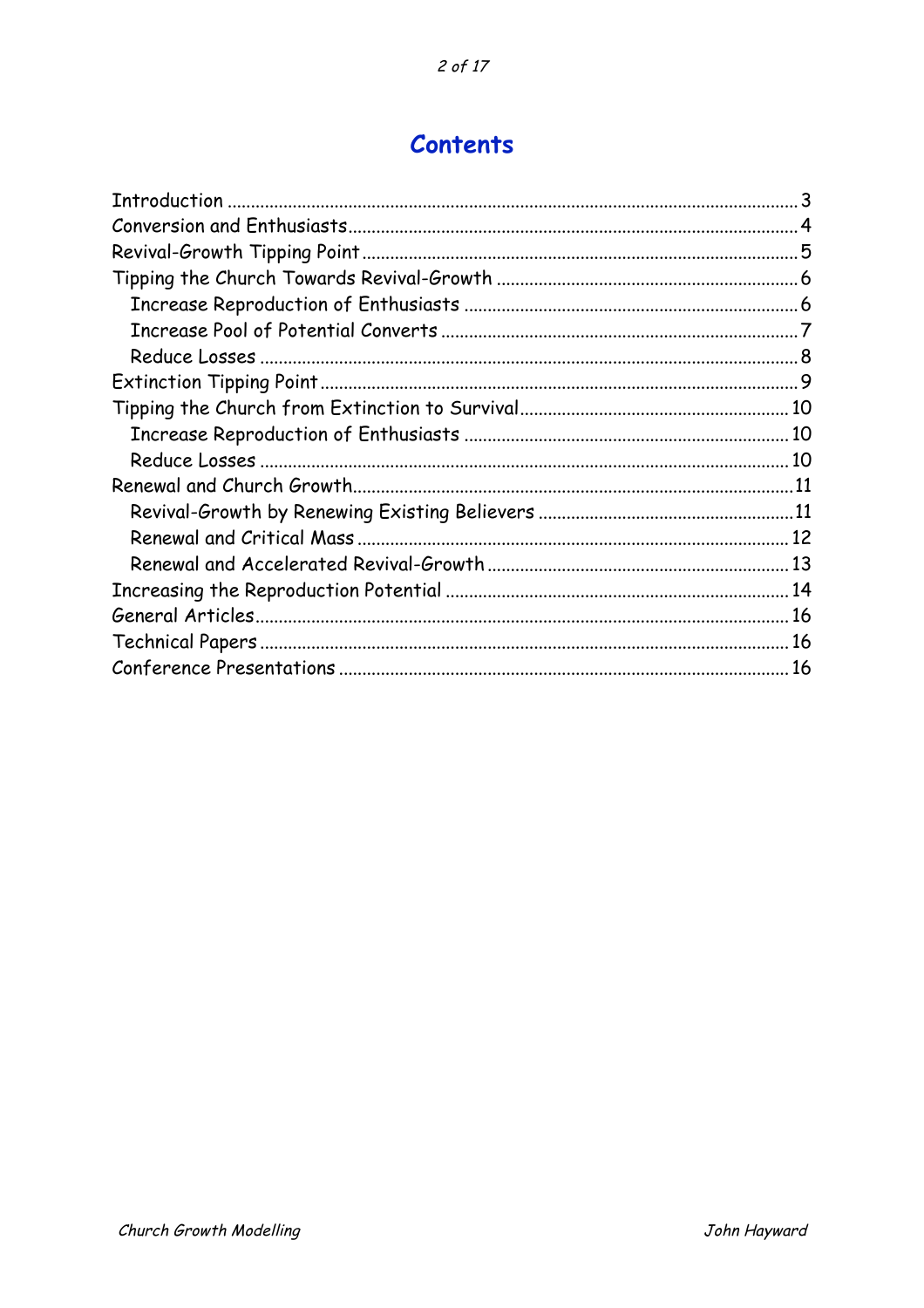# **Introduction**

A church with a hundred people has a guest service where everybody is asked to bring one new person. If all those people come and stay then clearly the church doubles! Such is the success of the guest service that the church decides to have another one the following year with similar results.

Simple arithmetic can be used to calculate the growth of the church. At the end of the first year the 100 people has become 200. After the second year that becomes 400, if all of the new converts recruit in the same way. In subsequent years it becomes 800, 1600, 3200 etc. This could be the revival that everyone is hoping for!

However, with a bit more thought, it is soon realised that there are other processes that might stop this situation happening. What if people stop recruiting this way? They might run out of friends to ask! What if some people never bring anyone? What about those who leave the church, and those who die? Both of these will reduce the numbers in the church. On the positive side the church will also grow if it can keep its members' children as they grow up. However even this depends on how many stay.

It is no longer a straightforward calculation to work out how fast the church grows. There are too many competing factors for arithmetic to help. Maybe the church is losing so many people it declines. Will the church become extinct? How many more people need to be converted to see long-term growth? Although arithmetic cannot answer these questions, more sophisticated mathematics can. Together with the help of computer simulation it is possible to work out principles that not only explain the growth and decline of the church, but suggest strategies that could help the church grow.

The use of mathematics and computer simulation to investigate the growth and decline of the church is the aim of the project called "Church Growth Modelling". It has been pursued through adapting mathematical models originally

**A tipping point is where the growth pattern of the church changes**

used to describe the spread of disease, but with the Christian faith, rather than illness, being spread from person to person. Although the maths is hard for most people to follow, it is possible to reduce the results to a set of principles that hinge around the concept of a "tipping point".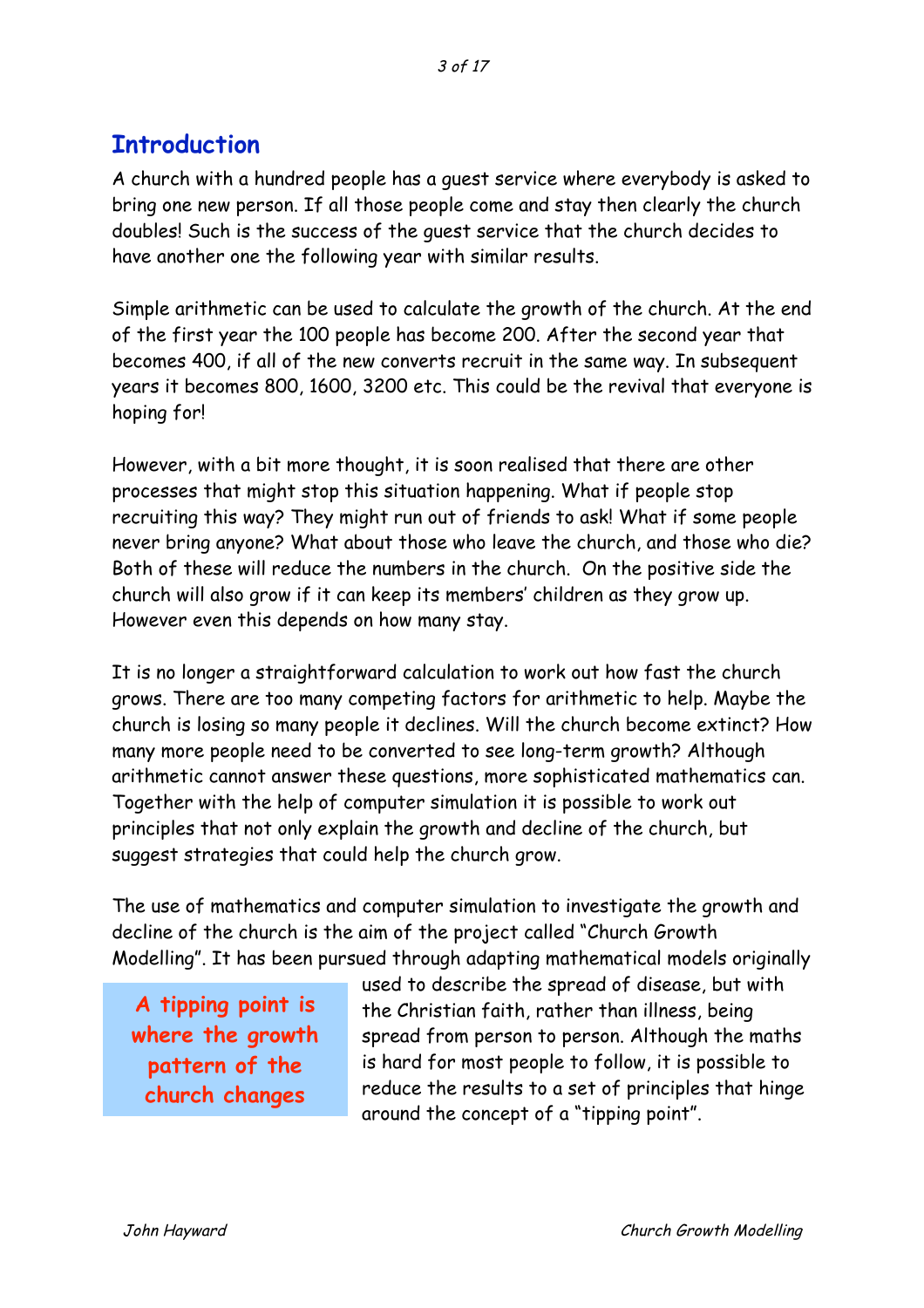A tipping point is a situation where the growth pattern of a population or phenomena changes $^{\rm 1}$ . In the case of a church there will be two: between survival and revival, and between survival and extinction. The church growth model gives guidelines that can help a church be on the right side of these tipping points.

### **Conversion and Enthusiasts**

The main assumption in the church growth model is that only a small number of people in the church are responsible for its recruitment, whether that is the conversion of an unbeliever, or bringing them to church where they are converted through the preaching, or witness, of someone else. Such people are called "enthusiasts" after the nickname given to the early Methodists whose enthusiasm to tell others of what the Lord had done for them led to many conversions.

It is also assumed that such enthusiasts don't retain their ability to bring others to conversion indefinitely. Although a few may do this, on average there is only a limited period of time that a Christian is an enthusiast, after which they become an inactive believer. They may still have much enthusiasm for the Christian faith, and for the Lord himself, but it does not translate into an enthusiasm that brings others to faith. It is for this reason the church growth model is called the "Limited Enthusiasm Model".

The primary candidates for such enthusiasts are new converts. This is partly because of the newness of their faith with exciting changes in their lives, but also because they often have many contacts with unbelievers. These contacts will decline over time as the convert becomes more integrated into church life, thus giving a limited period to their recruitment "enthusiasm".

Of course inactive believers can become enthusiasts again. Life can be renewed by a work of the Holy Spirit. However it is not so easy for them to restore a network of contacts with unbelievers. Thus existing believers are assumed to be only a secondary source of enthusiasts, although, as will be explained later, their role may well be crucial.

A critical parameter in the model is the potential that enthusiasts have to reproduce themselves, that is make new enthusiasts, not just converts. Clearly this reproduction potential needs to be at least **Reproduction Potential: how many new enthusiasts one enthusiast makes**

 $1$  See "The Tipping Point" by Malcolm Gladwell, Little Brown and Company, 2000.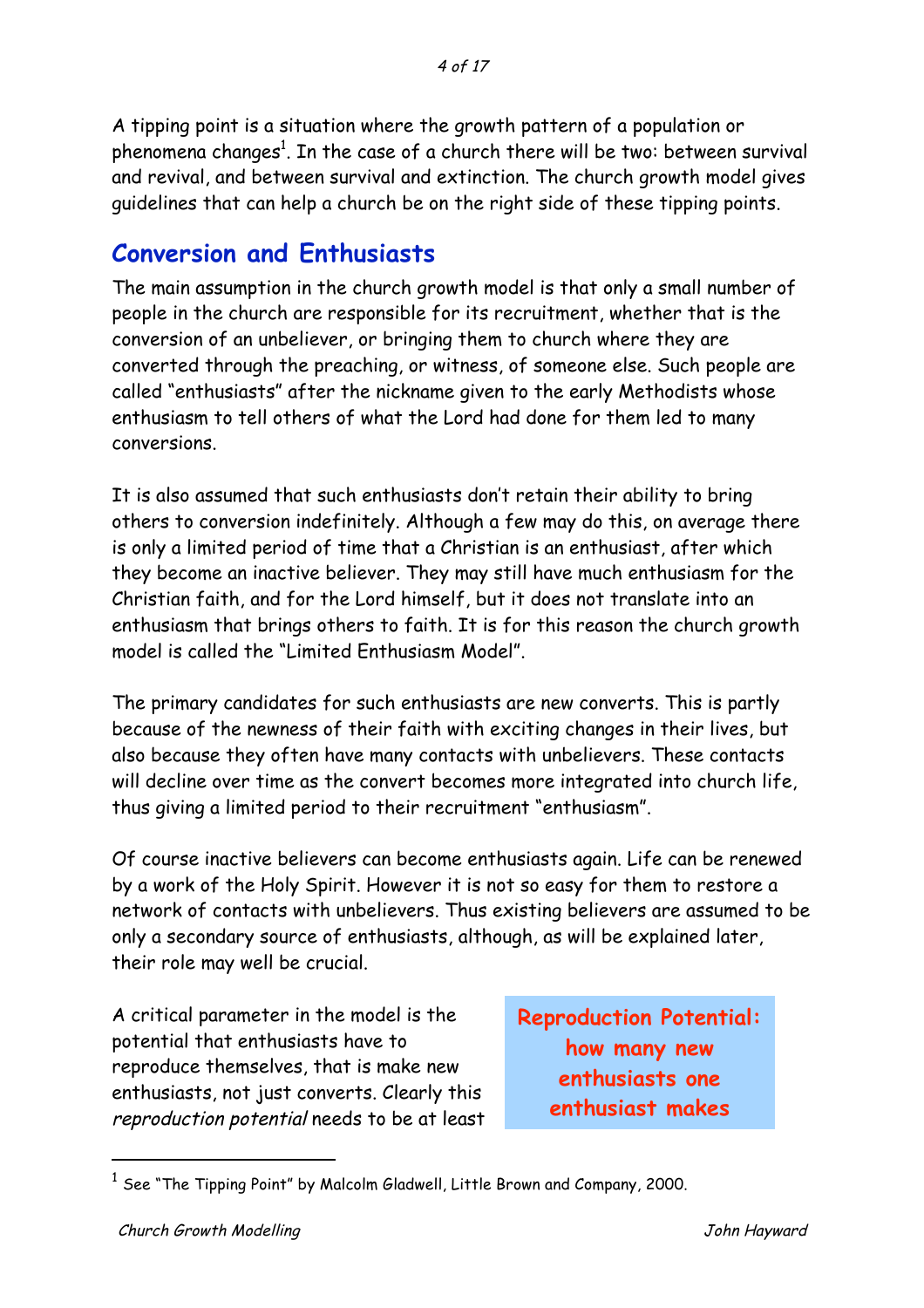one, on average, or the enthusiasts will die out, having failed to replace themselves. If it is more than one then the number of enthusiasts will increase, as will the church, if there are no losses. It is this reproduction potential, averaged over all enthusiasts, that will determine whether the growth of the church tips between extinction and survival, or between survival and revivalgrowth.

## **Revival-Growth Tipping Point**

The key to explosive growth in the church is for enthusiasts to reproduce more enthusiasts than are lost. If this happens church growth resembles the epidemic phase of the spread of a disease. The number of enthusiasts increases, and thus the number of converts rises dramatically. The point at which this happens is called a threshold in epidemiology, but in popular language it is referred to as a tipping point. As the church growth in this case is similar to that seen in times of revival, it is called the "revival-growth tipping point".

The conditions under which this revival-growth tipping point is achieved need careful examination. It is popularly assumed that if there are enough people of the right sort – a critical mass – then growth will result. However, just as one person with a virulent enough disease can start an epidemic, then one enthusiast

**It is the quality of the enthusiasts, not their quantity, that matters**

with a sufficiently high reproduction potential can put the church over the revival-growth tipping point, giving rapid growth. It is the quality of the enthusiasts, not their quantity, that matters.

The precise level of the revival-growth tipping point depends on a number of factors, the most important of which is the fraction of society who are not believers. The larger the proportion of the population in church, the smaller the pool of potential converts. Thus the tipping point is higher and it is harder to see revival-growth. For example, if nearly all of society were unbelievers then the tipping point is when the reproduction potential is one. However if the church is half of society, that tipping point is two. This was the case during the Welsh revival of 1904, when a reproduction potential just over the tipping point, was enough to see an annual increase in church membership ten times the normal figure.

Losses from the church can also push the tipping point up. For example, take the UK church, occupying 8% of society. It is estimated that the church loses around 6% of its adults each year, and over half of the children of believers drop out before adulthood. If these losses were removed, the revival-growth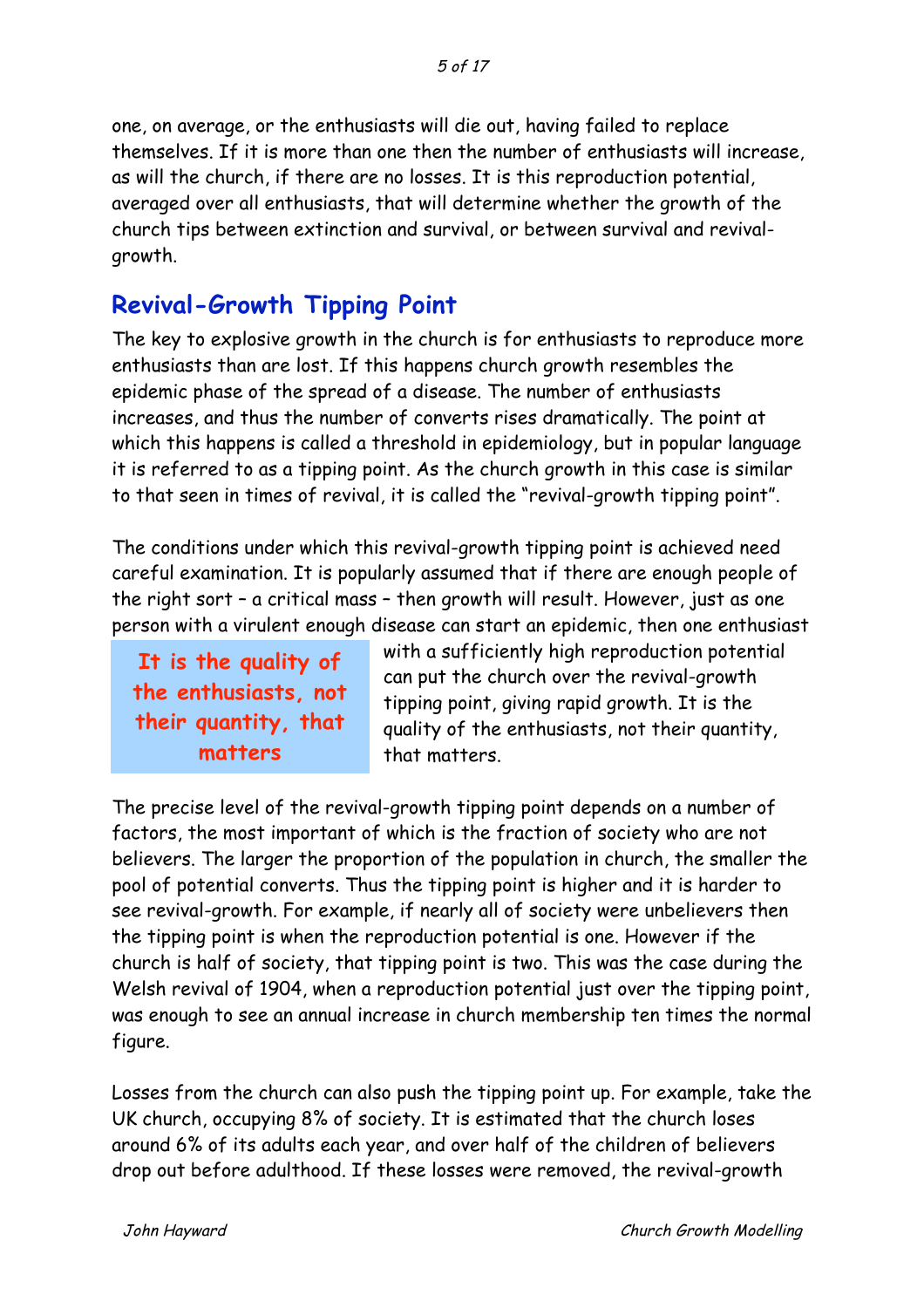tipping point would drop by 15%, making such growth easier to achieve. Revivalgrowth can be missed if losses persist.

If the birth rate is much higher than the death rate in society then the tipping point is lowered and revival-growth is easier. Of course this is not something the church has much control over!

Exceeding the tipping point is a balance between the reproduction potential of the enthusiasts on one side, and the losses and fraction of the population in church on the other.



# **Tipping the Church Towards Revival-Growth**

Changing the balance in favour of revival-growth can be achieved either by increasing the reproduction potential or, depending on circumstances, reducing the tipping point itself. The latter effect can be accomplished by reducing losses or by widening the pool of potential converts. However no reduction in tipping point can make up for a reproduction potential of less than one. Increasing that potential should always be the first strategy.

### **Increase Reproduction of Enthusiasts**

The higher the reproduction potential of the enthusiasts the more the balance tips towards revival-growth. How this is achieved is another matter. Traditionally the church has tried this through personal evangelism courses, or holding big crusades, or seeker services that may help enthuse believers to bring their unbelieving friends along. However, although this may make evangelists, unless their new converts also evangelise there has been no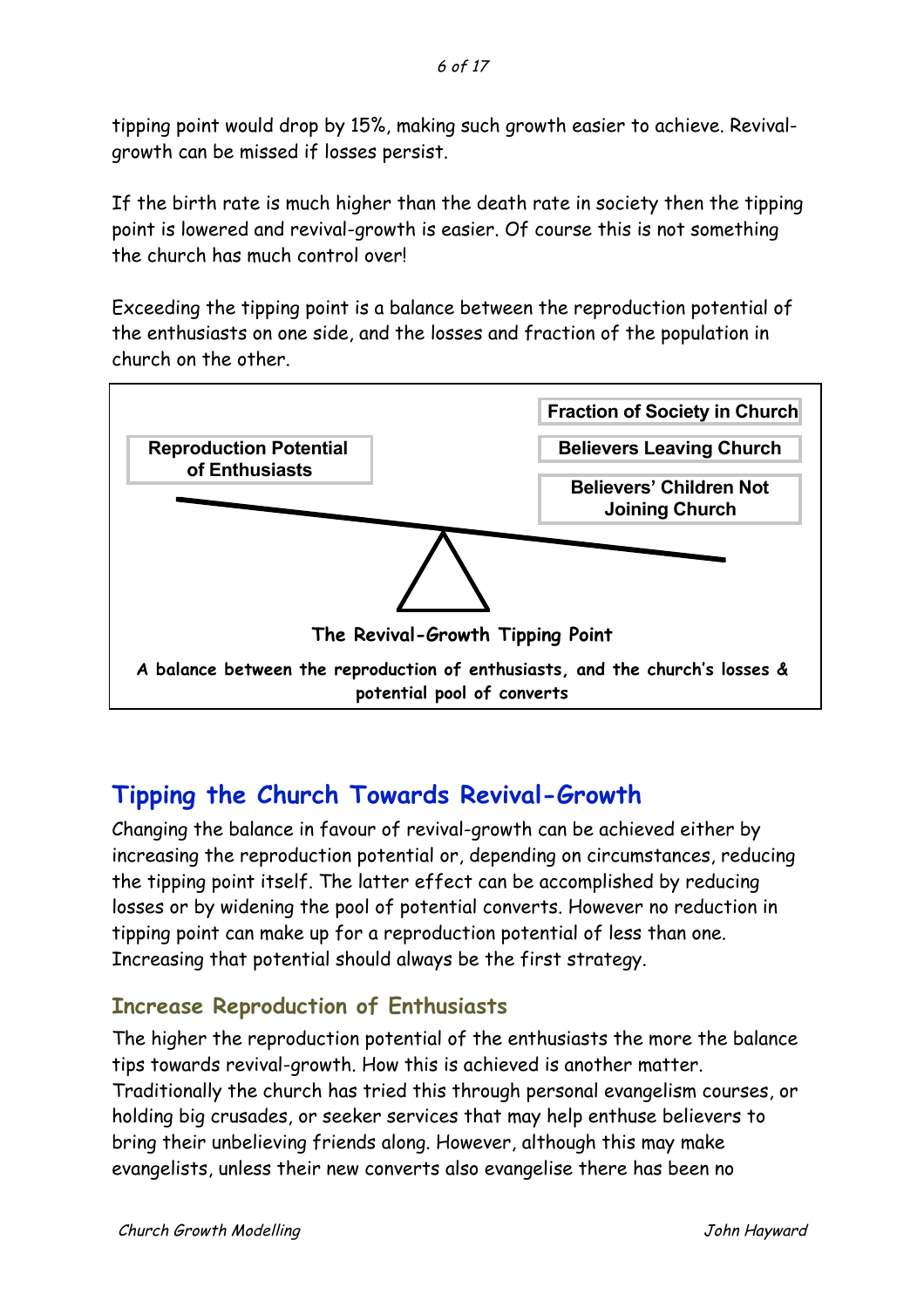#### 7 of 17

reproduction of enthusiasts. Short-term growth has resulted, but the balance hasn't changed.

Ultimately, effective enthusiasts are only made by Jesus Christ himself pouring in his new life – a quality of life that is so infectious others want to catch it.

**Enthusiasts have a quality of life that is so infectious others want to catch it**

Such is the teaching of the Acts of the Apostles where it is the quality of the lives of the believers that acts as the "advert" for the Christian life: No-one else dared join them, even though they were highly regarded by the people. Nevertheless more and more men and

women believed in the Lord and were added to their number<sup>2</sup>. When the church aims to deepen the life of its believers, and teaches new converts the same way, the reproduction potential increases.

The best contemporary application of this principle is the Alpha Course originating in Holy Trinity Brompton London. A course starts with a small number of believers – the enthusiasts – who invite their friends to participate. Participants who are converted often become helpers on subsequent courses, bringing in friends from their still expansive unbelieving network. Thus more enthusiasts are reproduced by the course which, if high enough, my take the church over the revival-growth tipping point.

#### **Increase Pool of Potential Converts**

If the pool of potential converts is increased then the church occupies a smaller fraction of its community and the tipping point is lowered. Of course it is not possible for a church to increase the size of its community. However many churches are only in effective contact with a fraction of that community often for social and geographical reasons, thus tipping the balance away from revivalgrowth. Taking measures to tap the unreached part of communities can substantially swing the growth towards the tipping point. Traditionally this has been done through family services, mother and toddler groups, mid-week activities and the like. However for this strategy to be effective unbelievers from these communities must not only be converted, but also become enthusiasts involved in the conversion of others.

Church planting is perhaps the most effective strategy for widening the potential convert pool and reducing the revival-growth tipping point, particularly if the new churches are an integral part of some unreached group. A good

 $2$  Acts 5:13-14.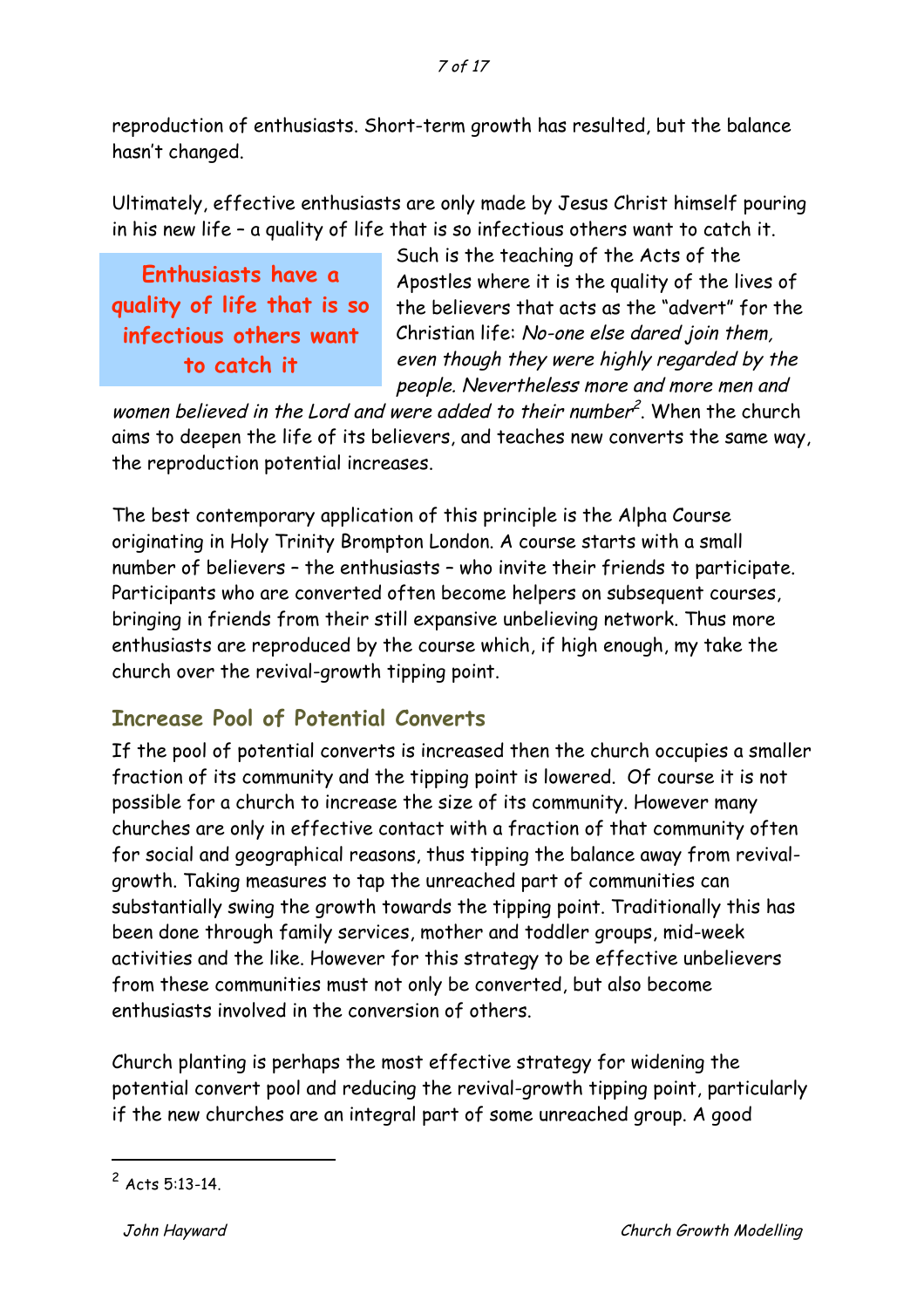example of this strategy is employed by St. Thomas' church in Sheffield, whose congregations, called mission clusters, are based around a target group of people. Different congregations target different people, such as: young adults interested in arts and music; families; inner city urban; foreign students; those who have to work on Sundays.

A similar effect is being seen at present with Church Planting Movements in Asia, Africa and South America. A single church is started in a people group with very few other believers. Once it grows to a particular size it plants new churches in other locations, effectively increasing the reachable unbelieving pool. Thus the revival-growth tipping point drops and growth increases dramatically. With each church plant there is a further drop in the tipping point and growth becomes massive.

If the increase in the potential pool of converts is dramatic, then the growth can become explosive. This may well have been one of the mechanisms behind the spread of the "Toronto Blessing" in 1994, whose growth ran parallel with the growth of the internet and email usage. The new technology enabled personal contacts far in excess of normal social networks, thus what was a local phenomena in one church rapidly became a world-wide movement.

A similar use of the media helped turn a local revival in Cardiganshire Wales 1904 into the well-known national Welsh revival where 100,000 were converted in twelve months. One man influenced by the Cardiganshire revival, Evan Roberts, took the revival back to his home town of Loughor. Such was the impact that during the second week of his mission the local revival was covered in the national newspaper, creating a much larger pool of people crying out for the revival blessing. Thus converts from the revival were able to make new converts, and enthusiasts, much faster as they sought to meet the demand created by the media exposure.

#### **Reduce Losses**

Although increasing the reproduction of enthusiasts has a greater impact than reducing the losses, nevertheless if the church is near the revival-growth tipping

**Small things can make a big difference**

point a small reduction will make a large change in its growth. In the words of Malcolm Gladwell, author of The Tipping Point, "Small things can make a big difference".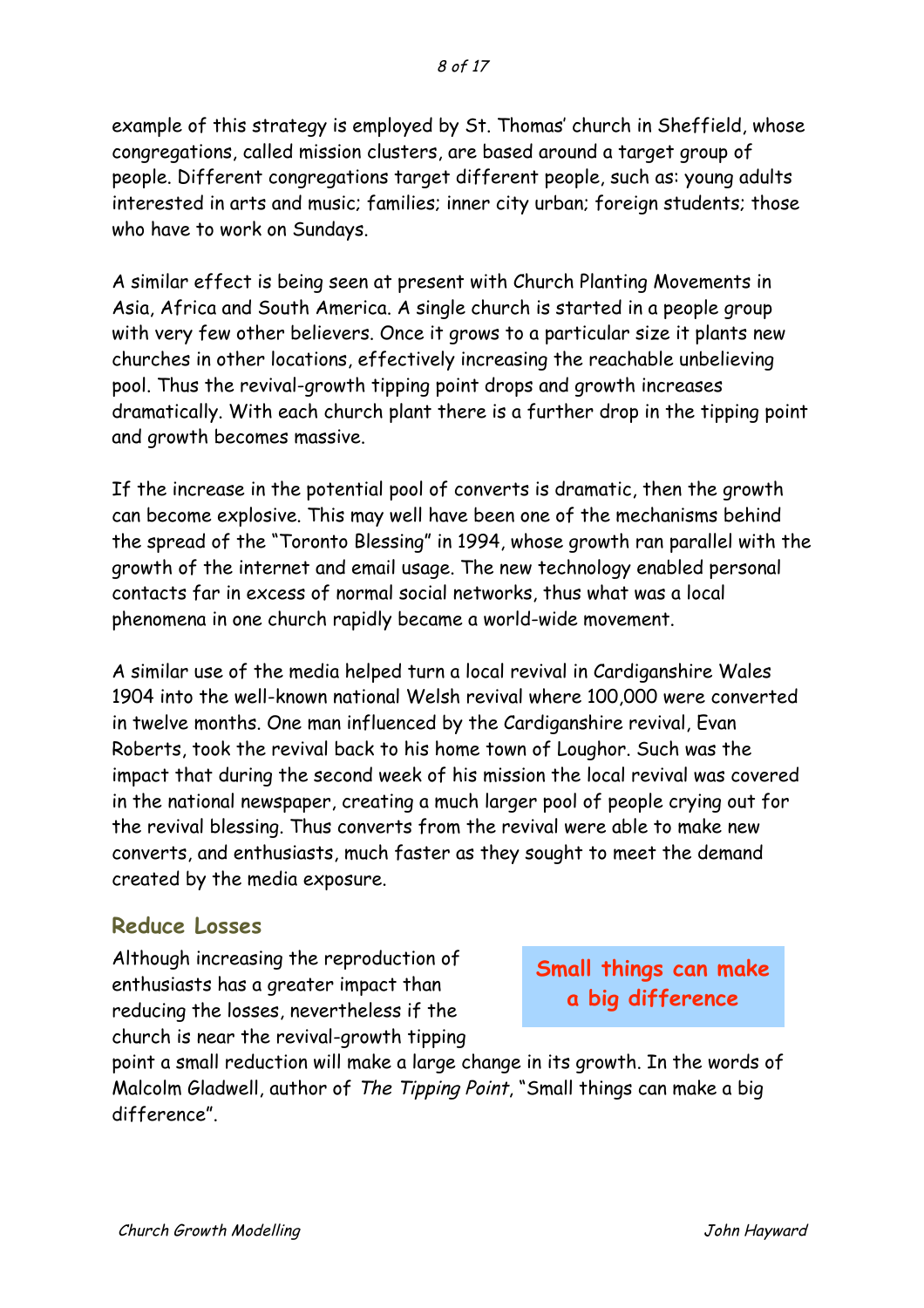The advantage of a strategy of reducing losses is that it is often one a church can implement relatively easily. Many churches lose people and children through the absence of pastoral care networks. The implementation of such networks, perhaps housegroups, special interest groups, lay pastors and visitors, can help retain people otherwise lost.

One church, known to the author, has a policy of assigning a mentor to new people for their first six months in the church to help them find the groups and ministries they fit into. The mentor pulls out when the person is integrated into church life. The policy has dramatically shut the "back door" of the church, allowing its existing growth to have more impact, and taking it over the revivalgrowth threshold.

## **Extinction Tipping Point**

A church with a moderate reproduction of enthusiasts can survive even if it is not strong enough for revival-growth. However it is possible that enthusiasts reproduce so poorly that they eventually disappear, leading to the extinction of the church through its losses. Again there is a threshold – the extinction tipping point – which the reproduction potential must exceed if the church is to avoid that extinction. If the reproduction of enthusiasts is above that tipping point the church will survive and eventually stabilise out to some fixed proportion of society – a value that depends on the losses and its ability to reproduce enthusiasts.



Like the revival-growth tipping point the extinction point also depends on the losses from the church. The higher the losses the higher the tipping point and the higher the reproduction potential needs to be to avoid extinction. Unlike the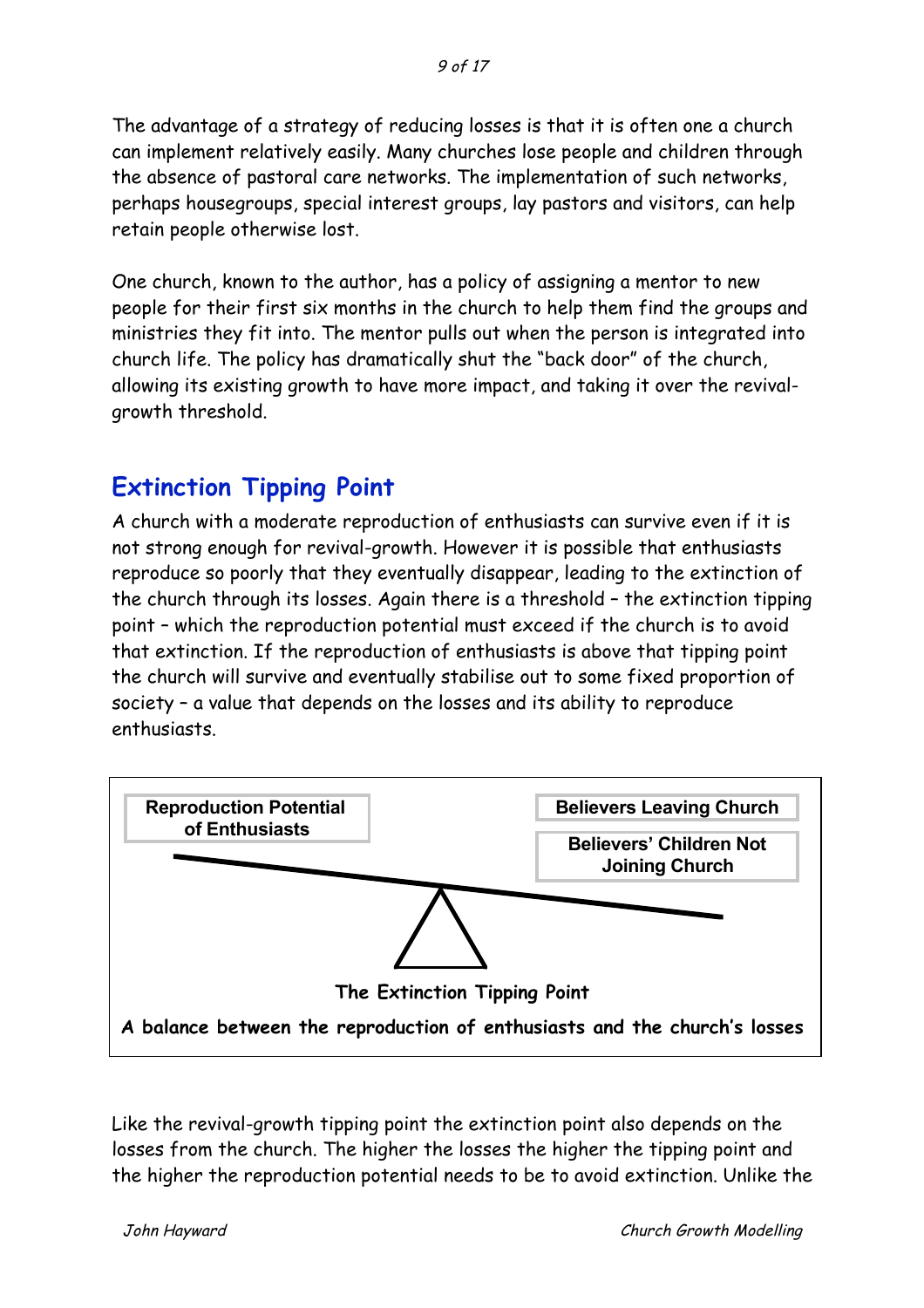revival case the extinction point does not depend on the number of unconverted people, thus a church heading for extinction will continue in that direction however small it gets. It has declined because its reproduction of enthusiasts has not made up for its losses.

Even without losses the reproduction potential needs to be one for enthusiasts to persist in the church. With losses it would need to be higher. Of course if there are no losses from the church, and the church keeps all the children of its members, then it will not decline even though all the enthusiasts die out. Nevertheless such a church is not robust against any future losses. This is often the end of a church that has become so institutionalised that all it does is keep its own people and convert no-one. Eventually some losses cause its decline and extinction.

The rapid decline of denominational churches from the 1960's onwards is often blamed on the factors in society that caused so many to leave during that period. However the evidence is that such churches had an inadequate reproduction potential from the late 19<sup>th</sup> century, but had survived mainly on keeping their own children, with few conversions from outside. To understand the decline of such churches the reasons for the earlier drop in reproduction potential would need to be investigated.

# **Tipping the Church from Extinction to Survival**

### **Increase Reproduction of Enthusiasts**

As with revival-growth the most obvious way for a church to avoid extinction is to see its reproduction potential increased. For some churches, such as the UK Methodists, an increase in reproduction will be the only way to avoid extinction as their reproduction potential is well below one. Once a church has few enthusiasts such a strategy, although it leads to survival, will take time to turn decline into growth. The lack of growth does not mean an unhealthy church. Church health is better measured by the growth in the number of enthusiasts, whose presence will guarantee its survival.

### **Reduce Losses**

The alternative way to avoid extinction is to reduce the losses, perhaps by retaining church children into adulthood, and thus lower the extinction tipping point. Although this strategy alone would not work for the UK Methodists, the Church of England, with a higher reproduction potential, could avoid its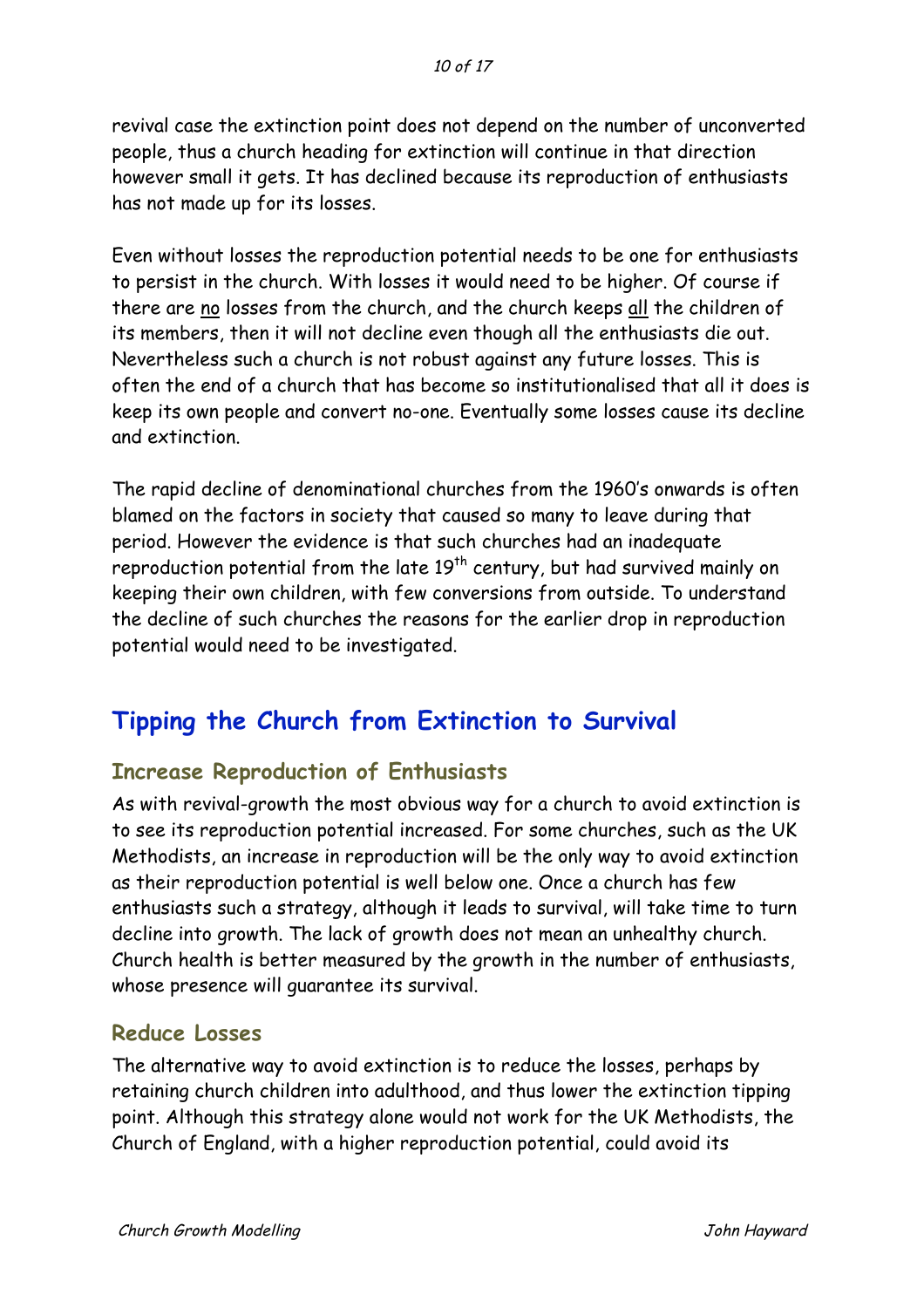#### 11 of 17

expected extinction with a substantial reduction in losses. It would then survive, but at a lower level of membership than at present.

Interestingly a more effective approach is to combine the two strategies together. On their own a moderate increase in reproduction potential, or halving the losses, would be enough for the Church of England to survive. Combined

**The whole is more than the sum of the parts** together the church would see revival-growth, though delayed by many years, and would more than double its current numbers. As in many areas of life "the whole is greater than the sum of the parts", showing that complex situations require more than one solution.

### **Renewal and Church Growth**

If the potential of enthusiasts to reproduce more enthusiasts fades, so often does their spiritual fervency. Renewal is that process where existing believers, whose spiritual life has ebbed, are brought back to vitality. For some it may be the first time they have ever lived such a deep spiritual life.

One likely result of renewal is that a believer, not just a new convert, can become an enthusiast, either again, or perhaps for the first time. Though not all believers have the same extensive network of unbelieving friends as new converts, nevertheless many do have such contacts, people who are used to the "religious ways" of the believer. If that believer has a new injection of spiritual life then their friends will notice the difference and perhaps become open to receive the faith afresh.

Revivals often start as renewal movements within the church. Both the Welsh revival of 1904, and the Hebridean revival of 1949, started from holiness movements for believers seeking a deeper spiritual life. Even the Methodist revival of the 18<sup>th</sup> century began with the conversion of existing nominal church members. The mass of conversions from outside the church came later.

### **Revival-Growth by Renewing Existing Believers**

This extra source of enthusiasts has a dramatic effect by reducing the revivalgrowth threshold. Thus a church, with an inadequate reproduction potential, can avoid extinction, and even see revival-growth, just from the renewing of existing believers. Even though the reproduction potential remains small, the renewal process can cause the number of enthusiasts to increase, thus seeing increased conversion and thus church growth. Remarkably a small increase in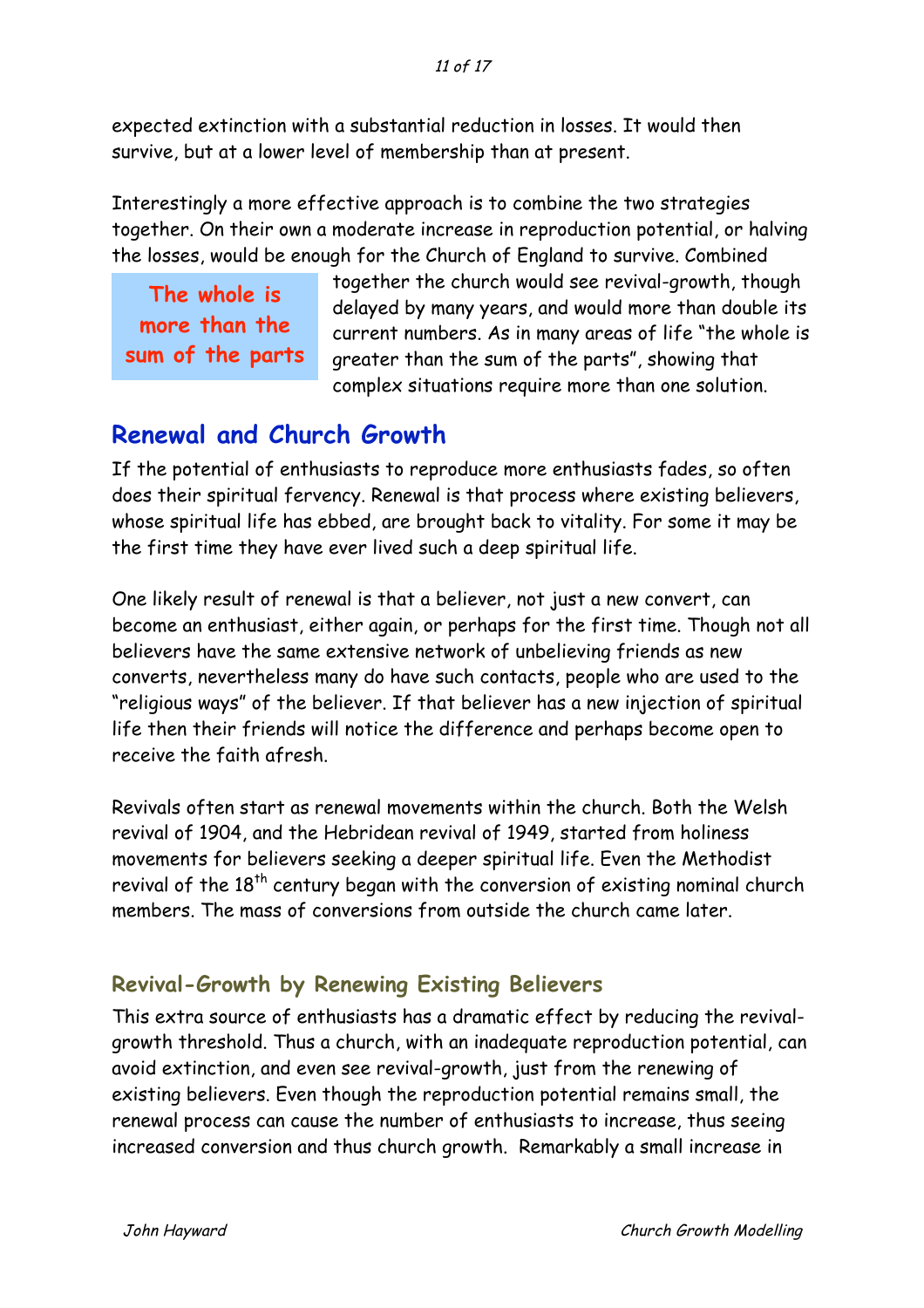renewal can cause a church to tip from one heading for extinction straight to revival, bypassing the survival situation.



Again the Alpha course is a good example of the renewing effect on church growth as it is not only an evangelistic tool but also a renewal course. Often Alpha courses start with only church members – infecting them with enthusiasm for the faith as they are exposed to its basic teaching, and the work of the Holy Spirit. The changes in them have an impact on their unbelieving family and friends who may well come on the next or subsequent courses. An Alpha course may run with church members three or more times before its balance of participants switches from believers to unbelievers.

### **Renewal and Critical Mass**

This renewing of believers effectively lowers the revival-growth tipping point, making revival-growth more likely. The extent to which it lowers the tipping point depends on the size of the church, and the number of believers open to renewal. A larger church will see a larger reduction in the tipping point, as will a church with many enthusiasts. This is the church's "critical mass": sufficient enthusiasts and believers for renewal to flourish. Thus renewal can effectively make up for an inadequate reproduction potential provided the church is of a sufficient size.

This critical mass of renewed believers is not easy to determine as it depends on all the loss factors. However, once the church acquires that critical mass, the impact of the enthusiasts eventually exceeds the revival-growth tipping point and the church grows rapidly. For the strategy to work it is obviously helpful to concentrate enthusiasts in one congregation, initially.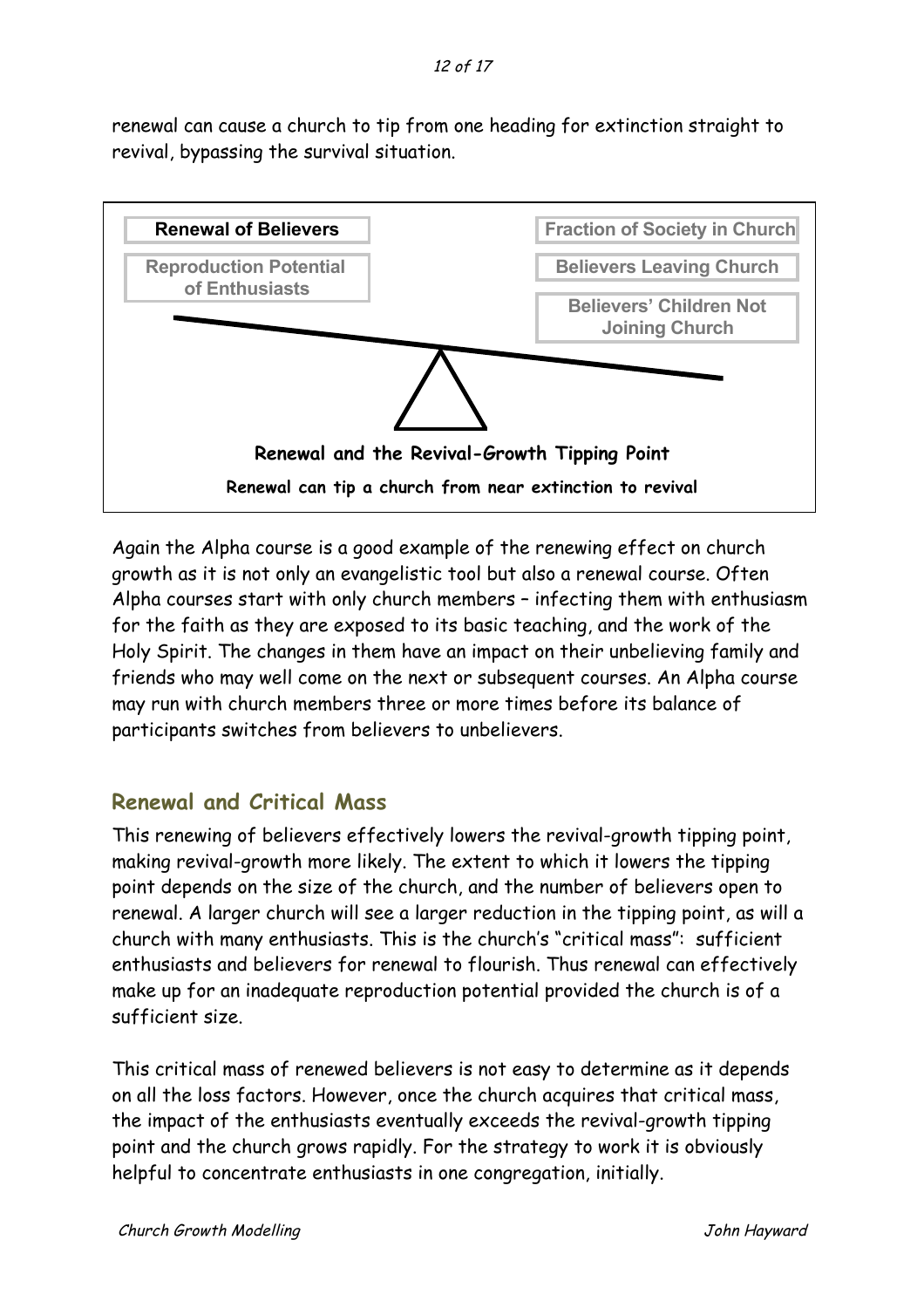A by-product of renewal is that there is often a substantial delay before church growth takes off. Such a delay has been the common experience of many churches that have seen charismatic and biblical renewal in their midst. Those involved see more life come into their church initially, but experience little growth from outside. However, there comes a point where growth starts, often in a very short space of time. Then evangelism, and the reproduction of enthusiasts among new converts, occurs naturally as an outworking of the internal renewal.

**Renewal, rather than evangelism, is the key to church growth**

Of course if the reproduction potential is high enough no critical mass will be required for revival-growth. However a church may well find a concentration on renewal, rather than an improvement in reproduction potential, a more

effective strategy. Improving reproduction potential is not just about more spiritual life from God, but also about effective contacts with unbelievers, not that easy to change.

The renewal strategy may sound inward looking – a concentration on the life of the church rather than reaching out. However this is just the dynamics of the principle expounded in the Acts of the Apostles: They devoted themselves to the apostles' teaching, to the fellowship, to the breaking of bread and to prayer  $\ldots$  and the Lord added to their number daily those who were being saved<sup>3</sup>. In many ways it is renewal rather than evangelism that is the key to church growth.

### **Renewal and Accelerated Revival-Growth**

Another side effect of renewal is that it not only tips a church into revivalgrowth, but that the growth accelerates much faster than it would have done without the renewal. Again this is an example of small things making a big difference. A small change in the amount of renewal can tip a church heading for extinction into very rapid growth.

Although such accelerated social diffusion is often seen amongst fads and fashions, nevertheless it is also seen in some revivals. Once the Welsh revival of 1904 had started in Loughor the growth was dramatic. Evan Roberts only attracted 16 people to his first meeting, mainly believers lacking assurance. By the end of the week this was well over a hundred, but still mainly believers as

 <sup>3</sup> Acts 2:42,47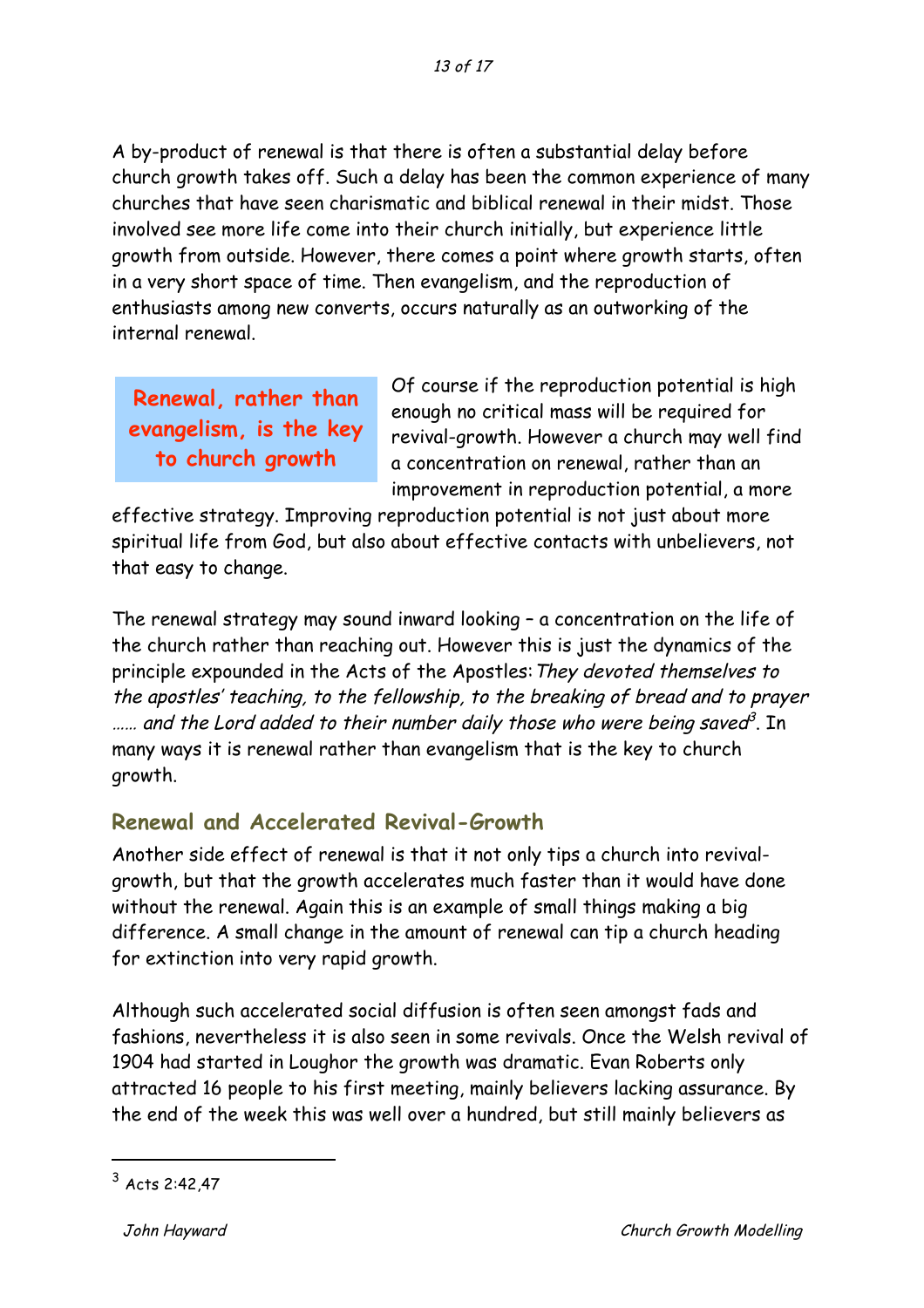Roberts' primary message was the renewal of Christians: the baptism with the Spirit. By the end of the second week the numbers had exploded with both Moriah chapels being filled, something in excess of 800 people, now including many unbelievers. From then on it is conversion, rather than assurance and the "baptism", that becomes the key feature of the revival. However that rapid growth was only possible because the initial enthusiasts were drawn from believers until a critical mass was reached.

### **Increasing the Reproduction Potential**

Church growth depends heavily on the ability of enthusiasts to reproduce themselves, whether from unbelievers or existing believers. This leaves the question "how can the reproduction potential be increased?"

This is best answered by looking again at the beginning of the Welsh Revival of 1904. When Evan Roberts arrived in his home town of Loughor he was on fire from God from his experiences in the Cardiganshire revival which had been underway for six months. He had received this from people who were already on fire themselves. In his first meeting he started with 16 people. By the end of the week there were over 100 and Roberts, "the insane fellow"<sup>4</sup>, and his meetings were the talk of the community.

As people listened to what Roberts said and responded to the Lord in prayer, more and more received that fire for themselves. By the end of the second week the numbers exceeded 800, but now the talk of the community was the Lord and what He was doing in their lives. A social contagion had become a spiritual epidemic because they were now passing on the life of God through their witness.

Duncan Campbell, of the Hebridean revival, described revival as "a community saturated with God". The only effective way to increase the reproduction potential is to be so "saturated

**Revival: a community saturated with God**

with God" that His life and power flow out to all that such an "enthusiast" has contact with – believer and unbeliever. When believers seek that God-given life their "reproduction potential" increases.

 <sup>4</sup> "The insane fellow' was how Evan Roberts felt he was labelled during the first week of his mission, according to a letter he wrote at the time.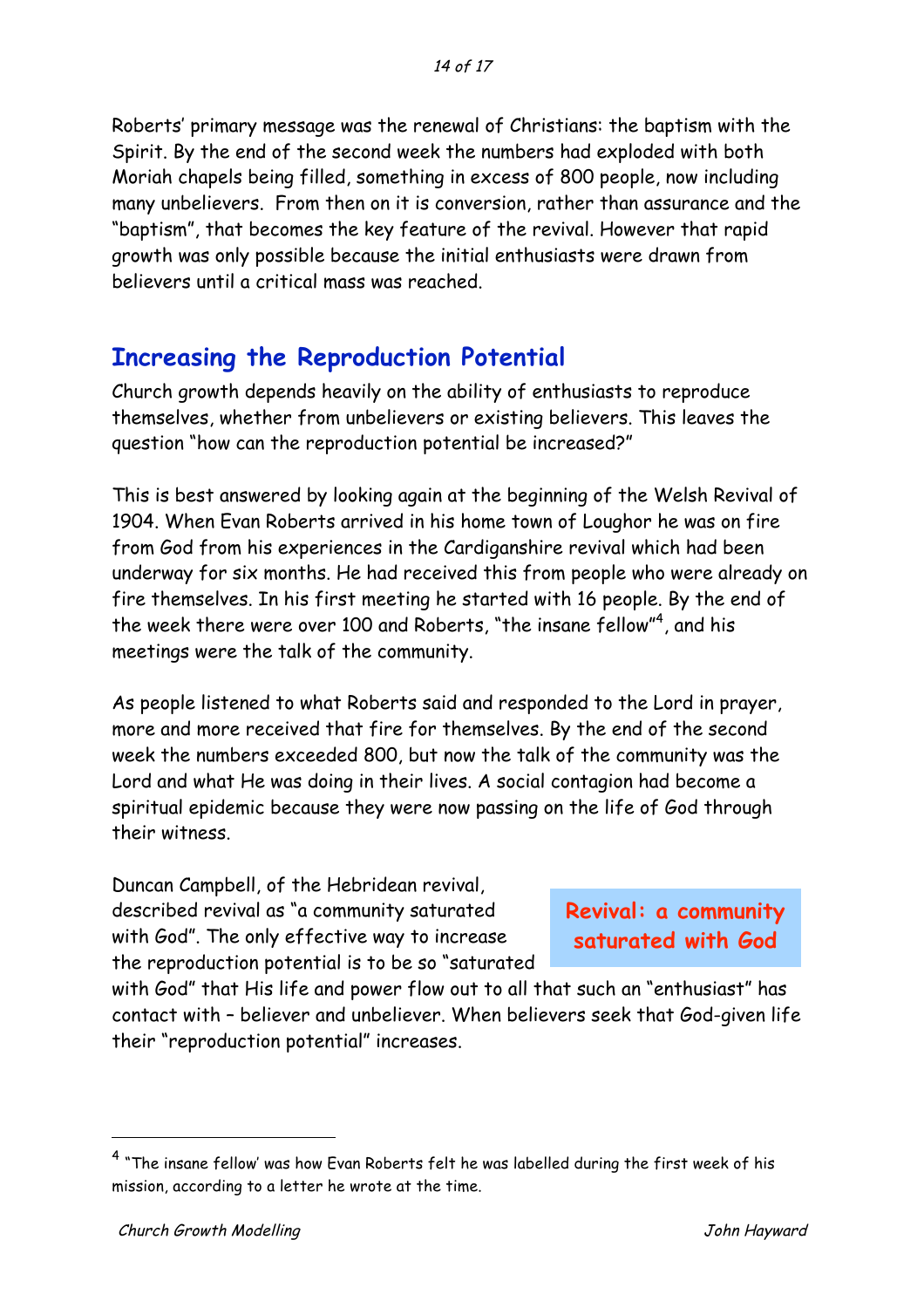It is the hope and prayer of the author that the reader of this document will not just seek to understand church growth but wish to become an "enthusiast". That they will seek a greater passion and desire for Jesus Christ Himself, for a holy and obedient life like His, and for more and more of His power. So much that they can no longer keep it to themselves but must give it away to others.

I pray that out of His glorious riches He may strengthen you with power through His Spirit in your inner being, so that Christ may dwell in your hearts through faith. And I pray that you, being rooted and established in love, may have power, together with all the saints, to grasp how wide and long and high and deep is the love of Christ, and to know this love that surpasses knowledge that you may be filled to the measure of all the fullness of God. $5$ 

 <sup>5</sup> Ephesians 3:16-19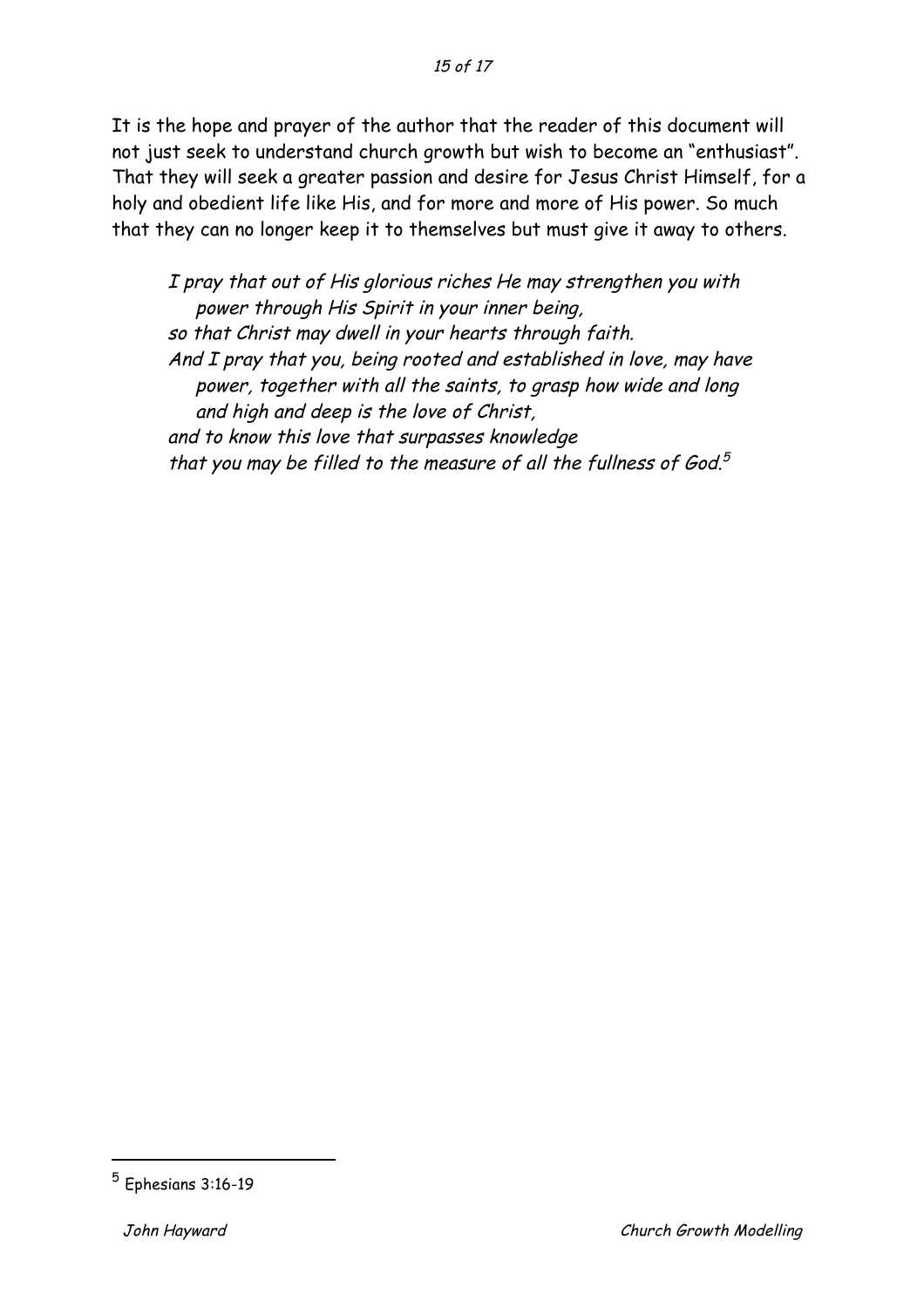# **General Articles**

- Church Growth A Disease!! Quadrant September 2000, published by Christian Research.
- Modelling Church Growth Mathematically, Church Growth Digest, 23(1) pp.3-5, 2001. British Church Growth Association.
- Passing on the Faith. Quadrant March 2002, published by Christian Research.
- Can the Church be Tipped into Growth? Quadrant May 2006, published by Christian research.
- Church Growth and Spiritual Life. (with L Howells.) Future First. April 2011, published by Brierley Consultancy.

# **Technical Papers**

- Mathematical Modeling of Church Growth, Journal of Mathematical Sociology 1999. Vol. 23(4), pp.255-292.
- Growth and Decline of Religious and Sub-cultural Groups, 2000, , Proceedings of the 18<sup>th</sup> International Conference of the System Dynamics Society, Bergen, Norway.
- A Dynamical Model of Church Growth and its Application to Contemporary Revivals, Review of Religious Research, March 2002.
- A General Model of Church Growth and Decline, Journal of Mathematical Sociology 2005, Vol. 29(3), pp. 177-207.
- Church Growth via Enthusiasts and Renewal, 2010, Proceedings of the 28<sup>th</sup> International Conference of the System Dynamics Society, Seoul, South Korea.

# **Conference Presentations**

- A Dynamical Model of Church Growth and Global Revival, Technical Report UG-M-00-4, presented at "The Annual Meeting for the Scientific Study of Religion", Houston, Texas, 18-21 October 2000.
- A Dynamical Model of Strictness and its Effect on Church Growth, presented at "The Annual Meeting of the Religious Research Association / Scientific Study of Religion", Salt Lake City, Utah 1-3 Nov 2002.
- Revival or Extinction An Application of Systems Dynamics to Church Attendance and Membership Data, presented at "The Annual Meeting of the Religious Research Association /Scientific Study of Religion", Salt Lake City, Utah 1-3 Nov 2002.